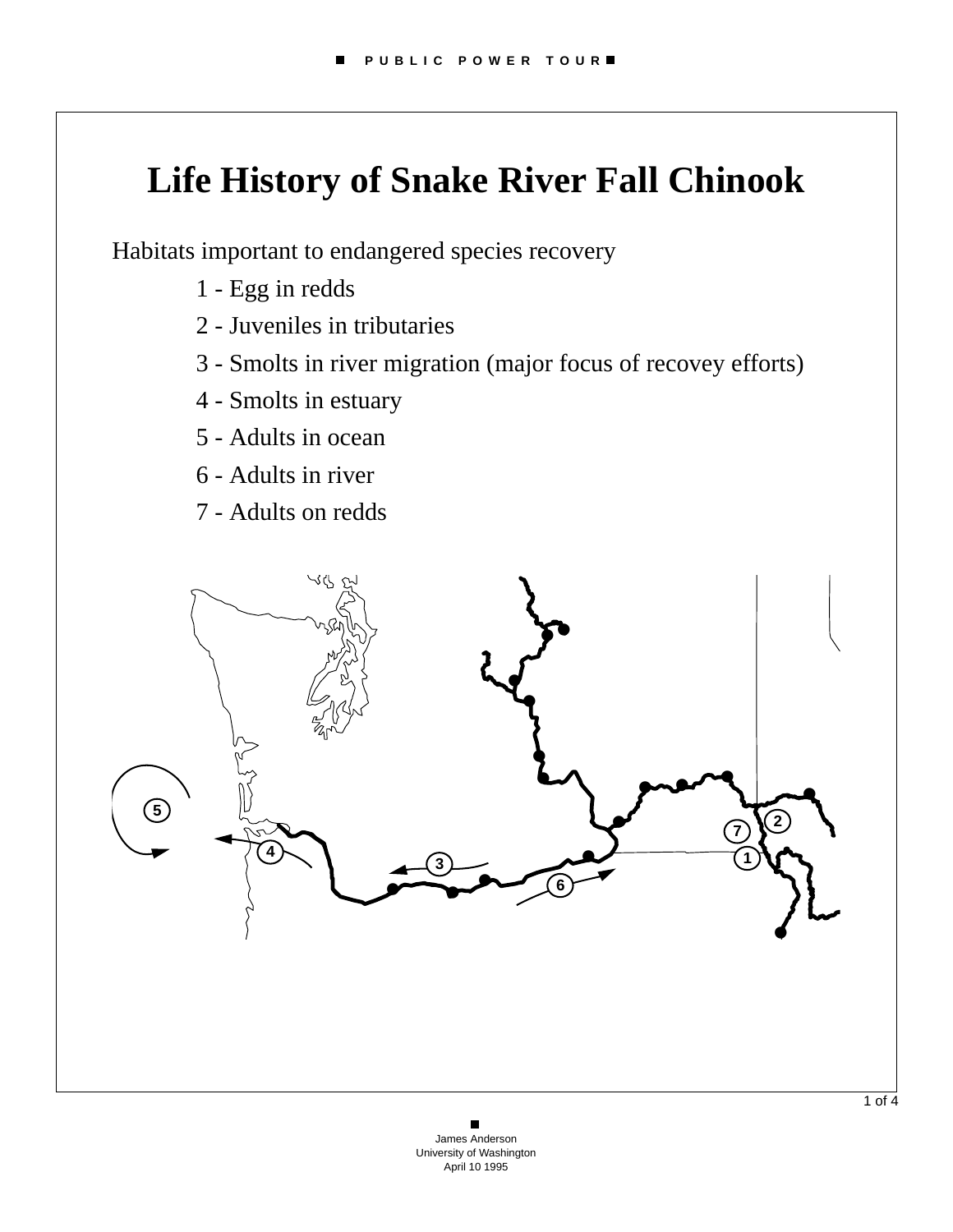## **Reasons suggested for stock decline**

Shift in ocean conditions decreasing fish ocean survival Start of fish barging program

Completion of hydrosystem

Low flows/fish travel time through reservoirs

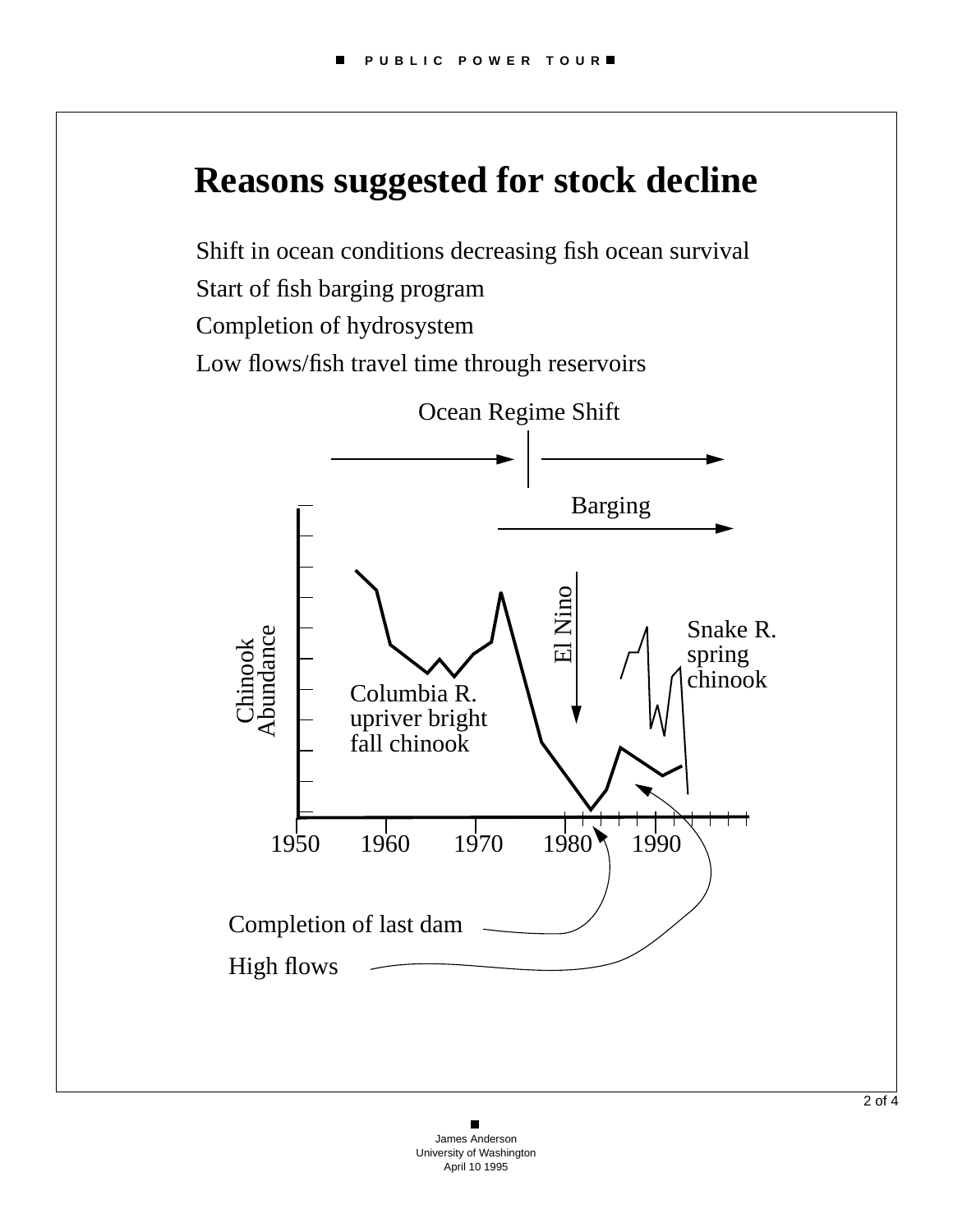## **The events suggest two explanations**

### **It's Our Fault: Mitigation efforts have failed**

barging kills fish to little flow so fish move slowly poor fish passage at dams

#### *Recovery plan river actions for it's our fault:*

- stop fish barging improve in-river passage by
	- adding more flow
	- improve dam passage with spill and bypass systems
	- remove predators from reservoirs

### **It's Nature's Fault: Mitigation efforts have worked**

barging saves fish ocean/estuary conditions give poor survival poor passage at dams

#### *Recovery plan river actions for it's nature's fault:*

increase and improve fish barging

improve passage at collector dam

- add more flow to collector dam
- improve collection for barging
- remove predators above collector dam